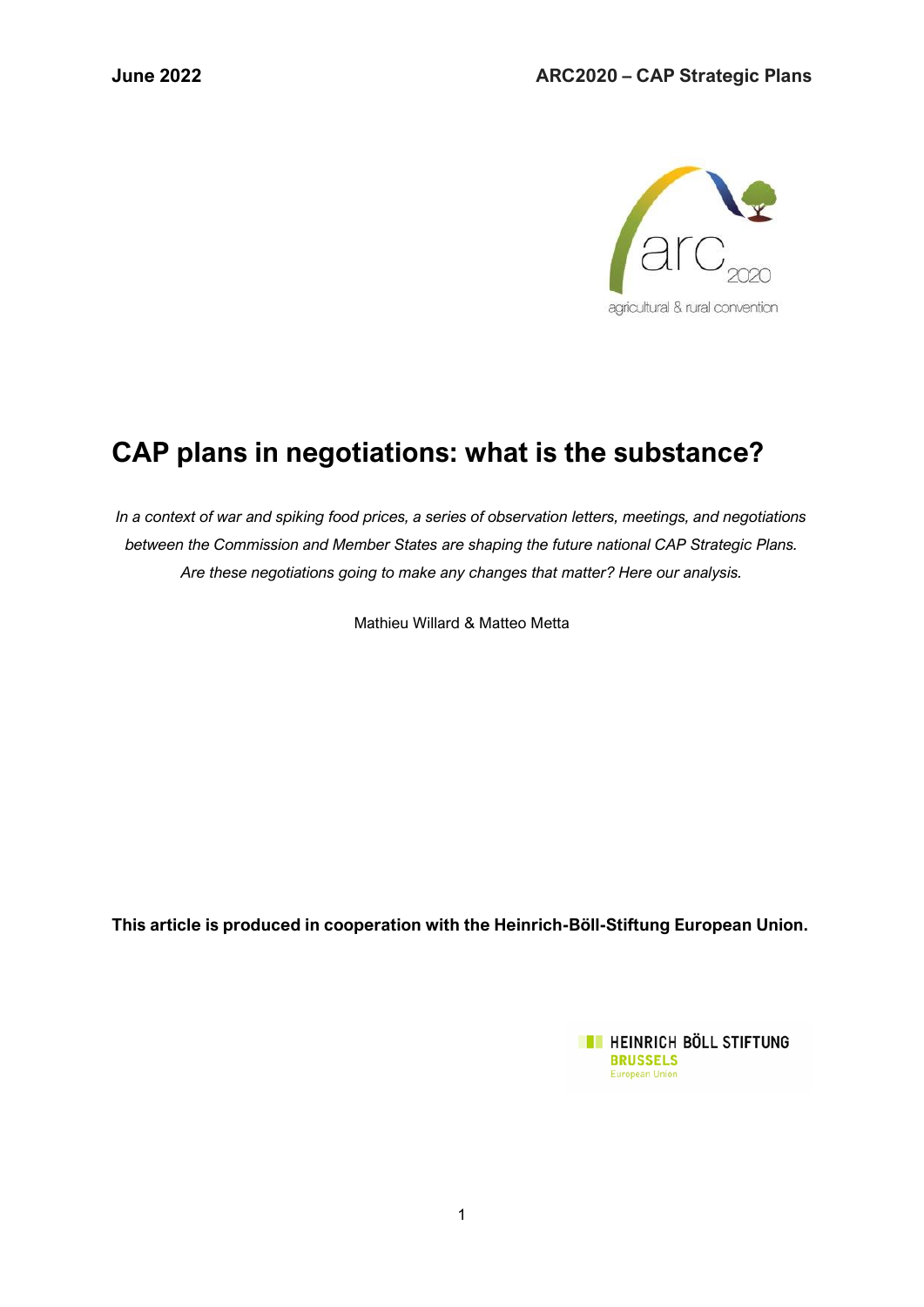#### **Table of Content**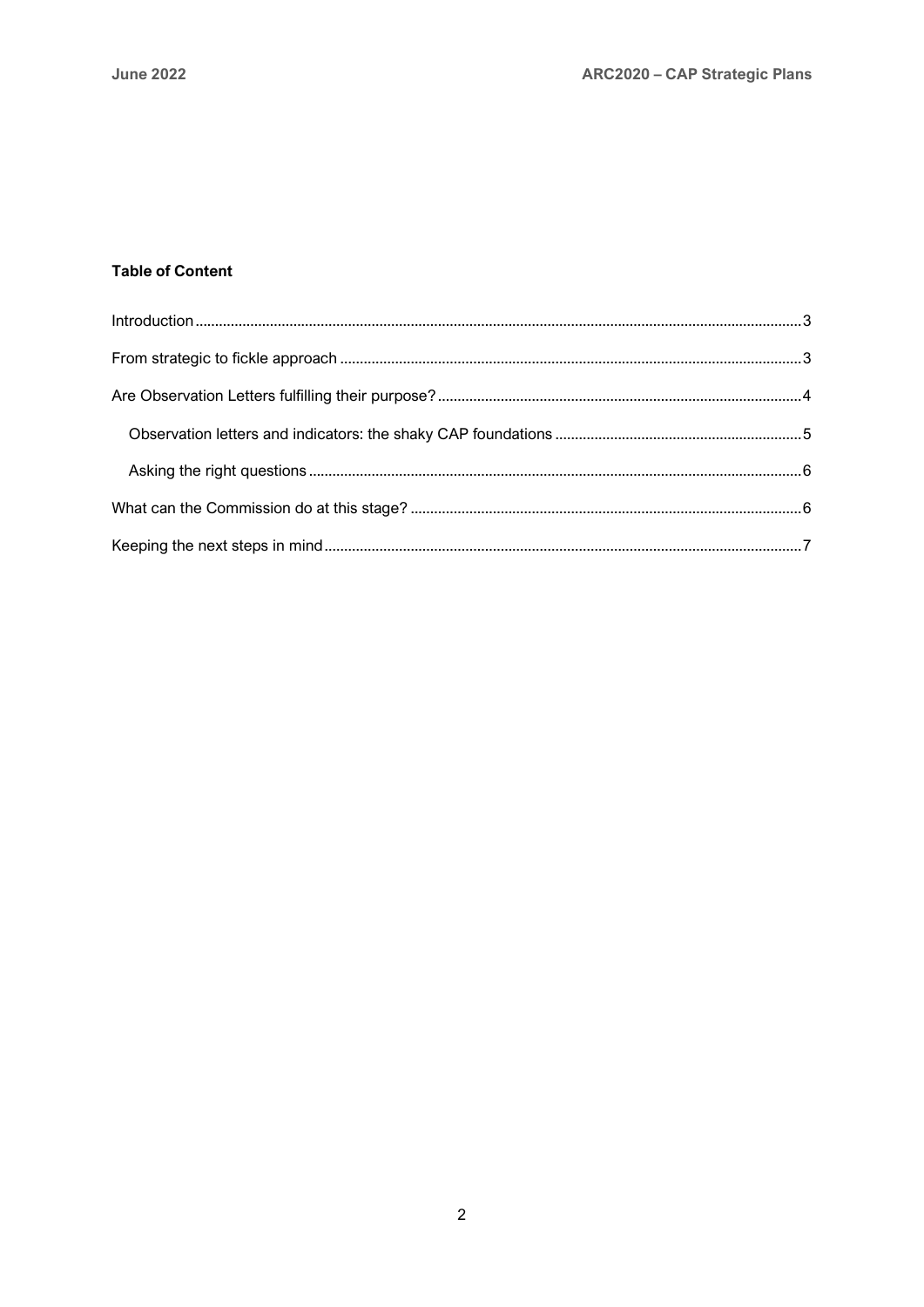### <span id="page-2-0"></span>**Introduction**

Three months after the submission of the draft CAP Strategic Plans, the European Commission has published the [28 Observation letters on the plans and the Member States' official reaction and](https://ec.europa.eu/info/food-farming-fisheries/key-policies/common-agricultural-policy/cap-strategic-plans/obervation-letters_en)  [comments.](https://ec.europa.eu/info/food-farming-fisheries/key-policies/common-agricultural-policy/cap-strategic-plans/obervation-letters_en) The approval procedure is not as crystal clear as it seems. The negotiations with the Member States were open only to some [symbolic tweets](https://twitter.com/jwojc/status/1529039290356879363) instead of sharing the minutes or synthesis of conclusions. Some Member States are still to publish their comments, whereas others have made the access to observation letters uneasy for civil society, researchers, and stakeholders outside the government circles.

But, besides these formalities, what substantial outcomes can we expect from these observation letters and negotiations on pressing matters in food, rural, and agriculture? Are the negotiations going to close key gaps and reverse poor proposals made initially by the Member States, like retro-fitting eco-schemes to maintain business as usual, fairness-washing of direct payments, the concentration of sectorial support to large, commercial producer organisations, or the poor targeting of unclear result indicators?

Here an analysis of the process and substance of the approval of the plans.

## <span id="page-2-1"></span>**From strategic to fickle approach**

It is hard to believe in future commitments of the CAP post-2022 when the Commission itself does the opposite of what it says. It is committed to increase landscape features but allows the ploughing of fallow land and use of chemical inputs (fertilisers, pesticides). It is committed to seriously make the distribution of direct payments fairer, but then turns a blind eye on the backward steps or the fairness washing of the future plans. It is committed to support rural areas, but then allow Member States to transfer money from Pillar I to Pillar II without strong socio-ecological conditionalities. It is committed to adopt a strategic, evidence-based approach, and accept plans devoid of quantitative ex-ante evaluations or incorporations of SEA results to support their higher ambition.

On one hand, the Commission has been requesting many clarifications and changes in the plans in order to align them with Green Deal Objectives. On the other, it is still leaving the door open to substantial backpedalling on the green architecture and maintaining business as usual. All this is being justified by the need to adjust the CAP reform to the consequences of war in Ukraine on grain markets. We discussed how the arguments and solutions to tackle food security issues are dubious and ineffective (e.g. [CAP Strategic Plans and food security,](https://www.arc2020.eu/cap-strategic-plans-and-food-security/) [ARC's section on war in Ukraine](https://www.arc2020.eu/tag/ukraine/)).

This double talk has made the context in which Member States have to answer to the observation letters very unfavourable to concrete adaptations and weakens the overall potential of the negotiation process. There are rare examples where Member States took the opportunities to improve the plans in

3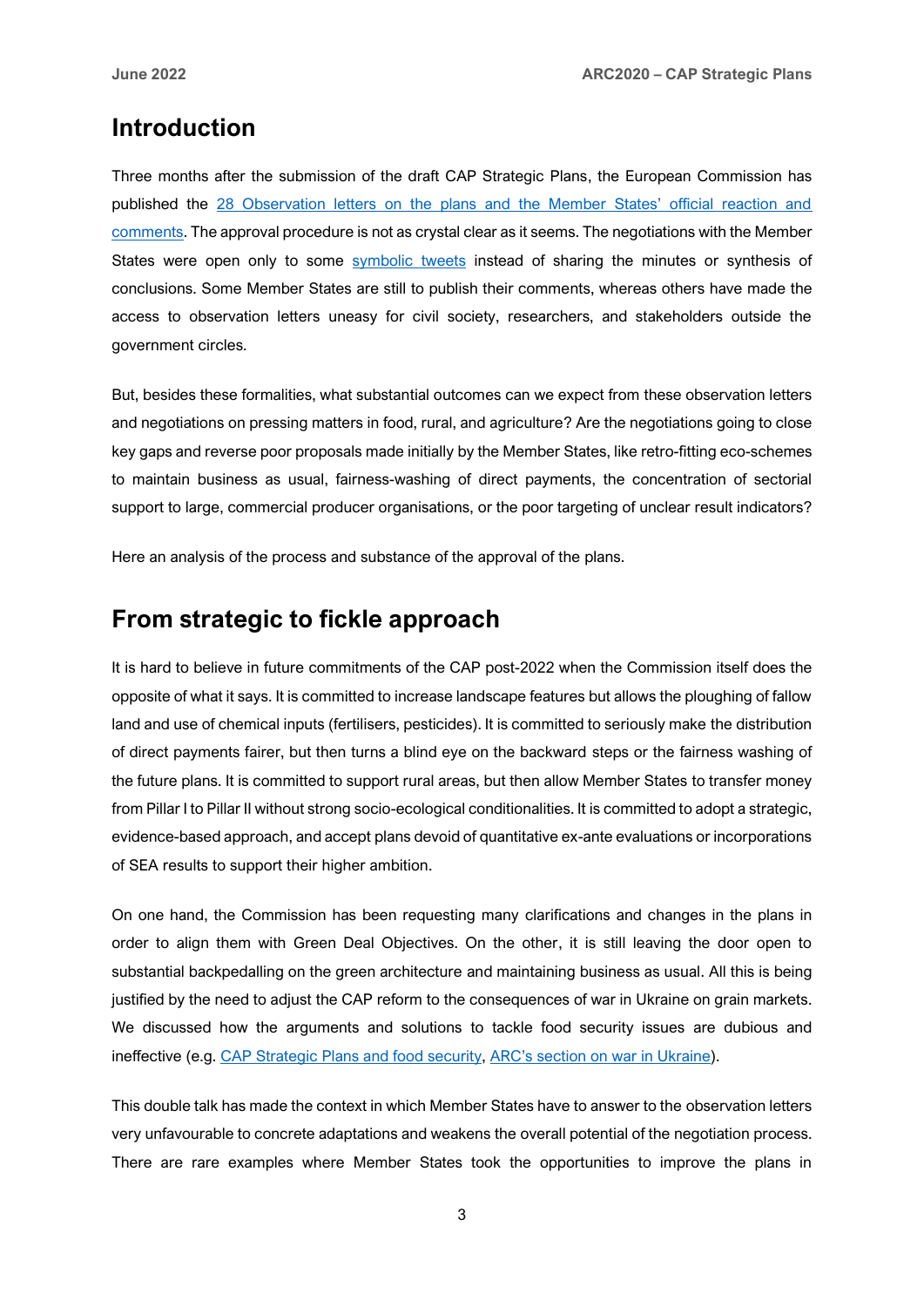substance. For instance, after much campaigning, Ireland announced a 17 Million Euro scheme to support farmers to farm for breeding waders (e.g. curlew, lapwing, golden plover) and their habitats on the 9<sup>th</sup> June.

This adjustment came as part of a series of biodiversity initiatives in Ireland, with the programme "*designed to support and compliment the Breeding Wader EIP, part of the CAP Strategic Plan, cofunded with the Department of Agriculture, Food and the Marine*". However, this small piece of progress, and the development of co-operation projects more generally, stand out as rare good examples of progressive social or environmental initiatives supported in Ireland's CAP strategic Plan. The rest – i.e. the low CRISS rates, ineffective capping, unambitious eco-schemes, space for nature conditionality, and a lack of robust monitoring and evaluation tools – are instead areas where Ireland could still achieve substantial improvements, as has been unpacked on ARC previously (e.g. [Changes "required" to](https://www.arc2020.eu/changes-required-to-irelands-cap-strategic-plan-european-commission/)  [Ireland's CAP Strategic Plan](https://www.arc2020.eu/changes-required-to-irelands-cap-strategic-plan-european-commission/); [CAP fairness and the Merits of a Unique Beneficiary Code;](https://www.arc2020.eu/cap-fairness-and-the-merits-of-a-unique-beneficiary-code-matteo-metta-on-irelands-draft-plan/) [Slashing Space](https://www.arc2020.eu/slashing-space-for-nature-ireland-backsliding-on-cap-basics/)  [for Nature? Ireland Backsliding on](https://www.arc2020.eu/slashing-space-for-nature-ireland-backsliding-on-cap-basics/) CAP Basics).

Similarly, German Minister Özdemir [has welcomed the Commission](https://www.euractiv.com/section/agriculture-food/news/german-agri-minister-pleased-with-commissions-criticism-of-cap-strategic-plan/)'s observations on a plan that was mostly elaborated by the previous minister, stating that they would take into account the remarks to reshape the CAP plan. But in the Council, German intentions have shown to be quite the opposite, with Özdemir [proposing that the new GAEC on crop rotation be postponed](https://www.euractiv.com/section/agriculture-food/news/germany-lobbies-eu-to-suspend-crop-rotation-rules/) to 2024. Indeed, [on the 13th of](https://www.consilium.europa.eu/en/meetings/agrifish/2022/06/13/)  [June AGRIFISH Council](https://www.consilium.europa.eu/en/meetings/agrifish/2022/06/13/)'s meeting, Wojciechowski made a proposition for a derogation on GAEC7 and GAEC8 for year 2023 and that 16 Member States, including Germany, supported this proposition.

### <span id="page-3-0"></span>**Are Observation Letters fulfilling their purpose?**

Bilateral meetings have been organised between high level representatives of the Commission and Member States, as [Commissioner Wojciechowski](https://twitter.com/jwojc/status/1536314145716436992/photo/1) publicised on twitter, and continue to happen ongoingly with bilateral exchanges between officers at technical levels. In both cases, the Commission has shared very little information on the outcomes of these negotiations. At the same time, the Commission DG AGRI still hold a tighter, privileged connection with the agri-industry lobby of COPA-COGECA.

At Member State level, a few public meetings were organised around the observation letters. They mainly served to inform stakeholders about the letters, rather than finding collaborations and ways to address them. Most of the internal negotiations are indeed happening behind closed doors. All this secrecy is counterproductive. The letters are part of the policy reform process. A constructive discussion on their content at Member State level could open the door to concrete improvements.

So, the big question to answer is what happens if Member States do not take into account the requests or adequately answer the questions raised in the letters in their revised CAP plans. Timewise, it is clear

4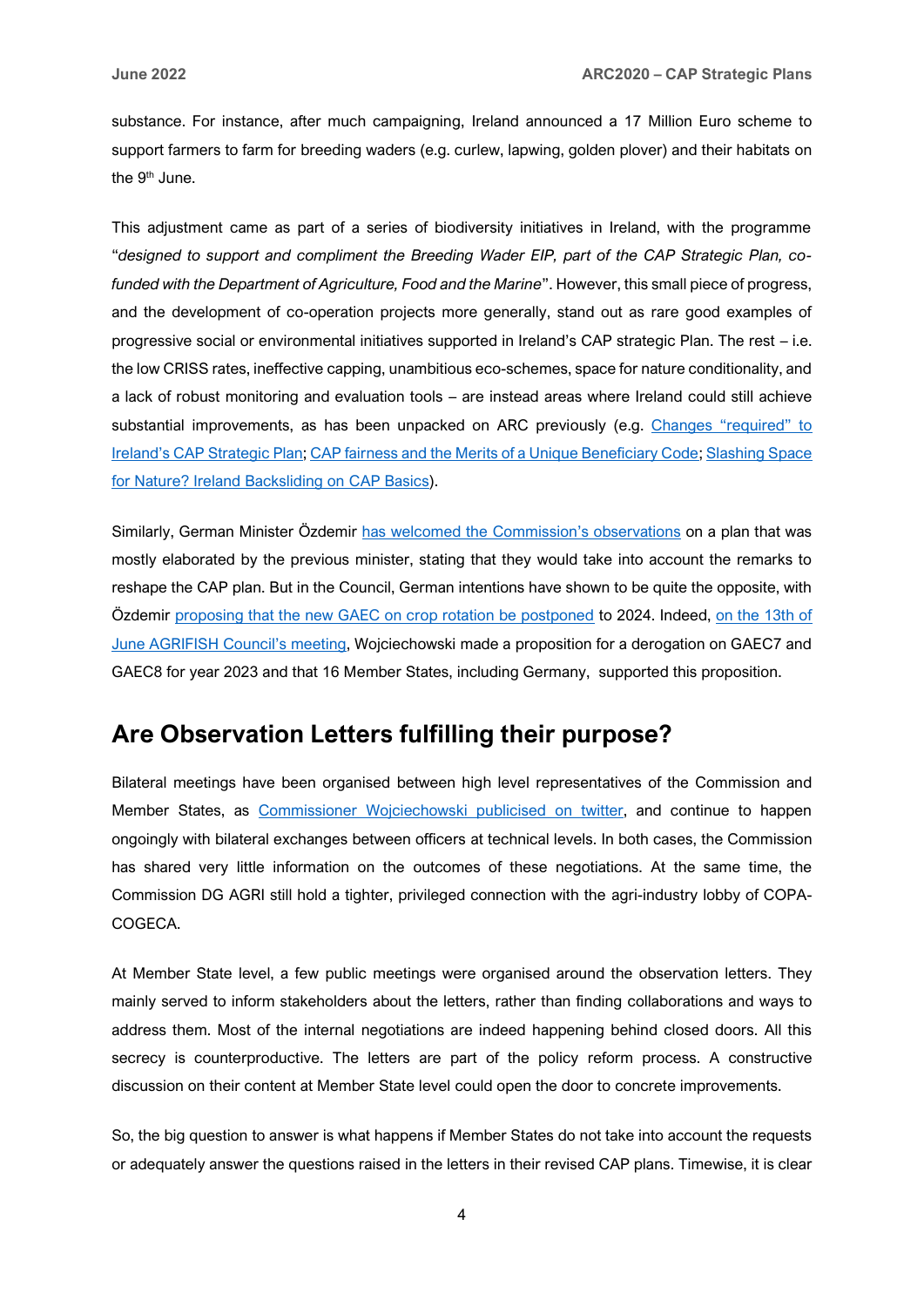that Article 121 of Regulation (EU) 2021/2115 establishes six months between the first submission and final approval of the plans (excluding the time used by the Commission for sending the letters and the time used by the Member States to reply and send a revised plan). However, as regards the follow up steps and procedures in case of disagreement after the six months, there continues to be little clarity at different levels. With the time running out, the worst-case scenario of business-as-usual can be expected.

#### <span id="page-4-0"></span>**Observation letters and indicators: the shaky CAP foundations**

Indicators and targets are emerging as one of the critical area of the CAP plans. But are they really able to signal the level of ambition of the plans and their alignment with the Green Deal? The observation letters are point out to a poor setting and misuse of national targets related to various indicators, especially on climate and environmental objectives, and are requesting Member States to "*revise the proposed target values, by improving their accuracy and taking into account all the relevant interventions, and by defining an adequate ambition level in line with the identified needs" as well as "to better demonstrate the increased ambition of the planned green architecture as regards environmental and climate related objectives using qualitative and quantitative elements such as financial allocation and indicators".*

This is all the more troubling knowing that it is those indicators that will be used to evaluate the performance of the CAP plans in achieving the CAP objectives. And the indicators, even when used correctly, can still be found to be open to interpretation or incomplete to draw a full picture on the expected merits of the CAP reform. This is the case for R.6 (Result Indicator 6) *Redistribution to Smaller Farms*, which (might) tell us something about the level of payments of beneficiaries below *vs* above the national average, but cannot say much about the overall extent to which direct payments will be concentrated between small, medium, and large owners.

Furthermore, in the [overview of the observation letters](https://ec.europa.eu/info/sites/default/files/food-farming-fisheries/key_policies/documents/csp-overview-28-plans-overview-june-2022_en.pdf) (Page 7), the Commission shows a narrow legal interpretation of redistributive payments (CRISS) as to be given to 'the first hectares'. Clearly, Article 29 of the CAP Strategic Plan regulation allows this interpretation but does not necessarily mean so. Indeed, Member States can also define eligibility criteria, so that CRISS could be designed also in different ways.

For instance, Member States could also define a max number of hectares for the farmers to be eligible for CRISS, thus excluding those above this max. This seems to be the case proposed by the Italian CAP [Plan](https://www.reterurale.it/downloads/PSN_PAC_31-12-2021.pdf) (Pag 347), where CRISS payment is given only to the farmers with a size between 0.5 and 50 hectares. Moreover, Italy will provide CRISS only to the first 14 hectares of these eligible farms (between 0.5 and 50 ha), and not the others (e.g. above or below).

The Commission can study the weak and strong approaches to shed lights on their true meaning or encourage the most effectives ones. In its overview, the Commission needs to send clear policy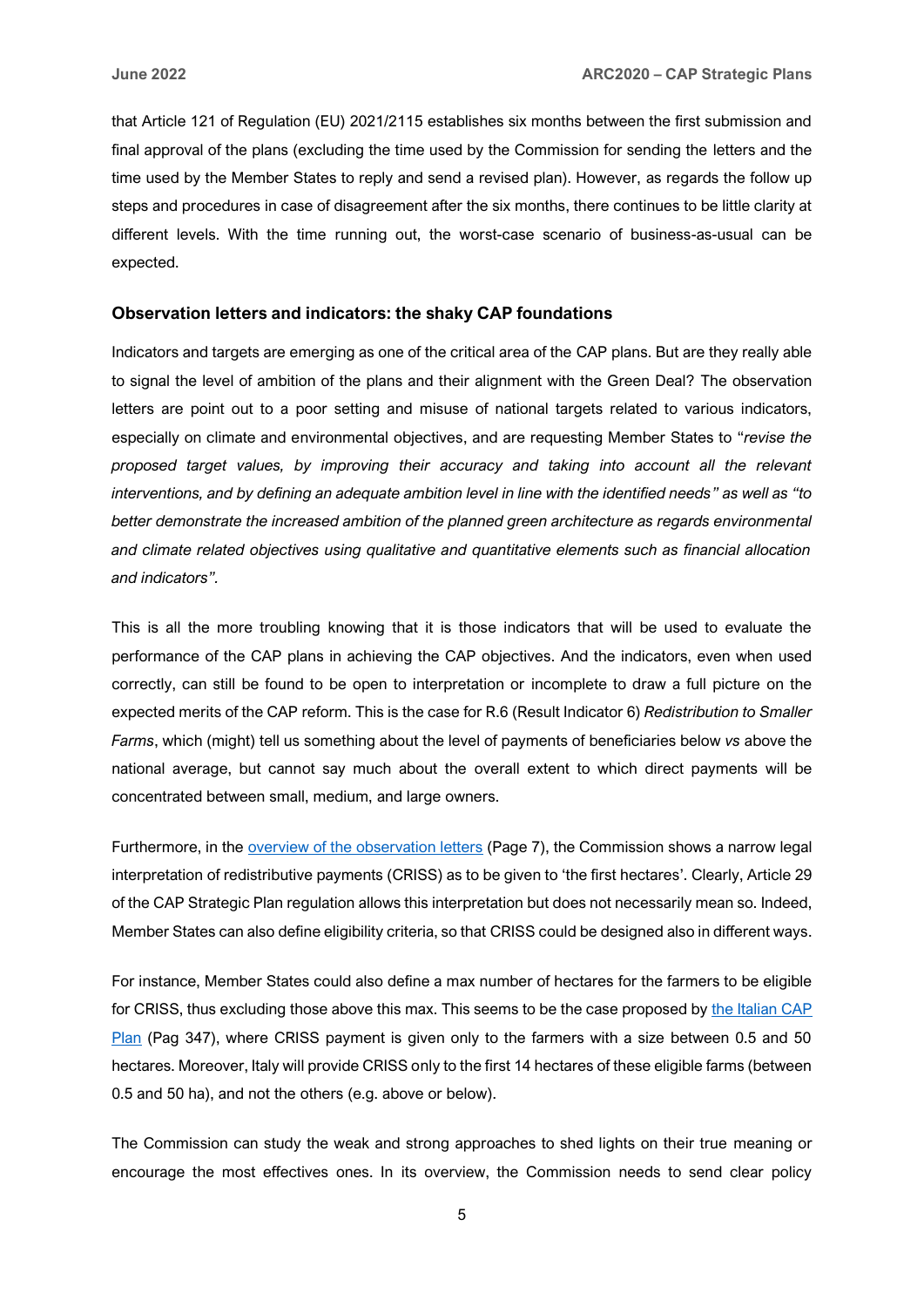messages by distinguishing the qualities of CAP interventions strategies. It could, for instance, shed more lights on the 'French' or 'Irish' interpretation of CRISS, where money is redistributed to the first hectares of *every* farm. Even the large ones.

#### <span id="page-5-0"></span>**Asking the right questions**

How could the Commission push for more positive outcomes from these negotiations – instead of sitting back and drawing EU-level conclusions about the future CAP plans based on generic check lists? The Commission should avoid falling into the trap of praising the high values of planned target result indicator and, instead, should investigate more about their quality, how Member States have set them (methodology and calculation), and what these indicators really mean in the substance. The Commission has to move away from EU wide messages based on mechanic check-lists and embrace policy assessments that take into account also steps backwards, the qualities of interventions, and the sharing of best practices at national and regional level.

Based on what we've shown, examples of good question to be asked would be: is it enough that 10% of pillar I budget is allocated to redistributive payments to justify not implementing capping ? Or, is it efficient that coupled income support for livestock [could earn a farmer more money](https://www.arc2020.eu/wallonias-cap-plan-better-late-than-never/) than implementing an extensive grazing eco-scheme? Many questions can be raised. National organisations and agricultural unions working on CAP should have the opportunity to pressure the Member States on those various issues.

Answering those questions is what should be done now, involving a whole diversity of stakeholders in the process. Instead, a lot of energy is wasted on searching for documents and information, screening unreadable CAP plans, translating them, and trying to make our points heard by governments that tend to think that small incremental changes will be enough.

### <span id="page-5-1"></span>**What can the Commission do at this stage?**

Time is running out and farmers need to have clear rules in order to prepare for next year. No second round of observation letters seems to be foreseen. Therefore, it is all the more essential that the Commission provides tools to follow the process more closely. It is also in their interest as different stakeholders in every Member States need the support to be able to pressure their government into modifying the CAP plans with increased social and environmental ambitions, as the Commission itself is requesting. The Commission has the opportunity to work with civil society in order to make their own work relevant. But more transparency and facilitation tools are needed, of which those would be essential:

• The Commission can make clarity about what and the extent to which the plans have been revised following the negotiations.